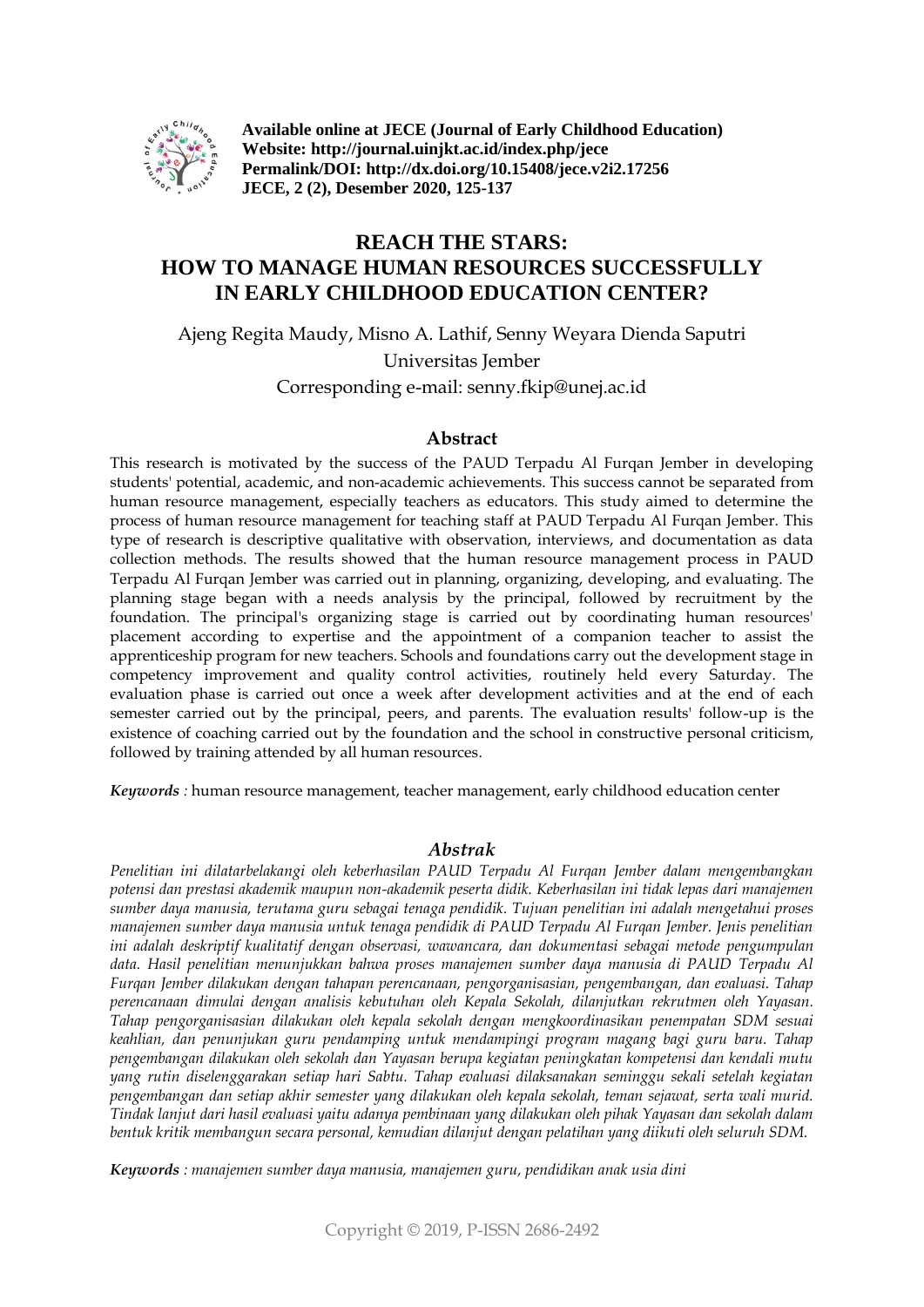### **Introduction**

Early Childhood Education Center (ECEC) has an important role in building a nation's character (Sujiono & Sujiono, 2012). Referring to Minister of Education Act No 146 of 2014 concerning the 2013 Curriculum for Early Childhood Education, ECEC aims to optimize children's growth and development as a foundation for children's readiness to take the next education step. ECEC provides stimulus, guidance, nurturing, and learning to produce children's skills and abilities in six development areas. For this reason, ECEC needs to design an environment under the child's developmental stages to provide space for children to explore, observe, imitate, and experiment (Sujiono & Sujiono, 2012). Thus children can build their knowledge as active learners through their interactions with the environment.

Implementing an education can be influenced by the teacher's role (Maiza & Nurhafizah, 2019). ECEC management is needed to manage the quality of the institution. Good human resources can only be created through quality education. Therefore, ECEC management is needed to fix obstacles in implementing learning in ECEC (Ridho, Markhamah;, & Darsinah, 2017). Learning in ECEC must be oriented towards child development so that teachers are expected to create a safe, comfortable learning environment and design learning that can stimulate children's development (Hernawati, 2013).

Early childhood has different characteristics, abilities, attitudes, and behaviours according to the development stage in their age group and each child's uniqueness (Khairi, 2018). Therefore, it is necessary to have human resources capable of optimizing all aspects of child development and their unique potential as a whole. Human resource management in schools is essential to prepare educators who have competence in learning in ECEC (Bachtiar, 2016).

Human resource management in schools is a strategic activity because it uses various policies to achieve school goals (Mukminin, Habibi, Prasojo, & Yuliana, 2019). Thus, human resource management has a contribution to determining the future of an institution or organization. Human resource management is expected to make qualified educators and plan, organize, develop, and evaluate educators in an educational institution (Mukminin et al., 2019).

Facing the community and the environment around which is continually changing, institutions need to evaluate the strategies, policies, and programs that will be developed and make significant improvements. Educational institutions must be able to provide support for human resource management practices precisely, effectively, and efficiently so that educators can make a useful contribution. The strategies provided by educational institutions must also be in line with the objectives and provide support for the development of teaching staff because the teaching staff is an asset of an institution to achieve its goals (Khoirunnisa, 2018).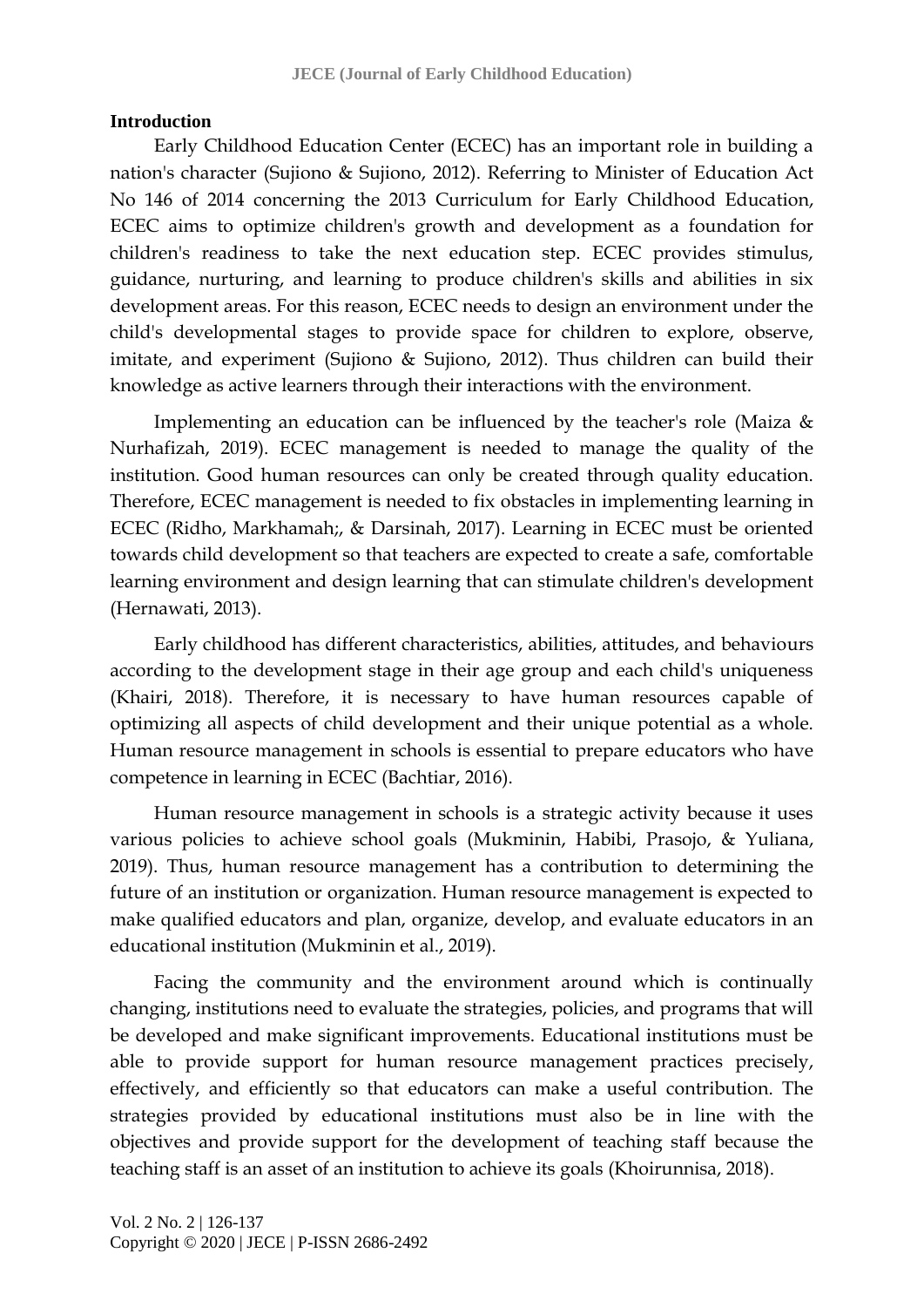Based on the results of preliminary observations and interviews conducted in August 2019, PAUD Terpadu Al Furqan Jember carried out human resource management stages to ensure students' education was following the level of development and characteristics of the child, as well as ensuring the quality of human resources. This condition is evidenced by an HR development schedule that is routinely carried out every Saturday to honour teachers' competence properly. Teachers can also guide students to have potential and achievements following the interests of the children's talents. The academic field's potential and achievements and non-academic fields include memorizing the Koran, dancing skills, and selfdefence skills.

From these preliminary data, it appears that teachers' role in PAUD Terpadu Al Furqan Jember supports the quality of education services provided by schools to students. Students at PAUD Terpadu Al Furqan can develop and increase their potential through quality education services, both in the academic and non-academic fields. According to (Rohmat, 2017), teachers' success in carrying out their roles is inseparable from the management of human resources carried out by schools, where PAUD Terpadu Al Furqan Jember from the start focused its human resource management on the ability of educators to provide services to early age students. Therefore, this study investigates human resource management carried out by PAUD Terpadu Al Furqan Jember.

This research is focused at the organizational level, including investigations on planning, management, development, and evaluation of human resources in PAUD Terpadu Al Furqan Jember, especially for educators. This research's main objective is to describe the teaching staff's human resource management at PAUD Terpadu Al Furqan Jember.

#### **Method**

The research was conducted at PAUD Terpadu Al Furqan Kabupaten Jember, the time of the research was started from 2-23 December 2019 with 4 days of observation, 5 days of interview and 1 day to adapt to the school environment. The research subjects were school principals and teachers from each age level, starting with toddlers in daycare, Play Group, Kindergarten Group A, and Group B. This type of research is descriptive qualitative. The methods used for data collection are observation, interviews, and documentation.

Observation is carried out by participating in schools' activities, but it cannot be followed for some activities because it is institutional privacy and secret. Interviews in this study were conducted with school principals and teachers from each age level, starting from Day Care for toddlers, Play Group, Kindergarten Group A and, Group B. This study did not have access to interviews with the foundation office. The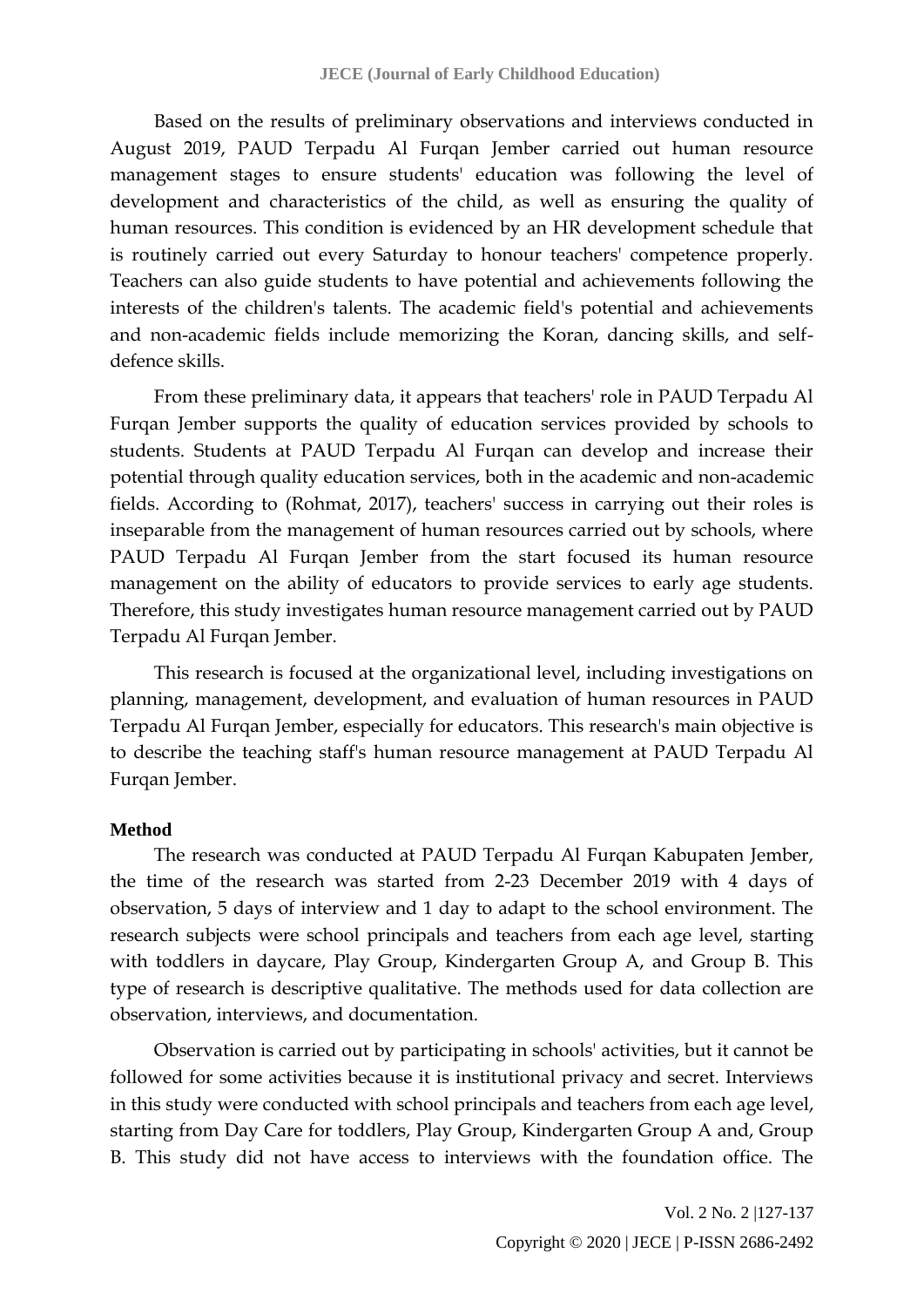documentation obtained in this study were school profiles, biodata of principals and teachers, development documents, photos of development activities, and work meeting activities. This research did not get access to permission from the foundation's management for planning documents, organising documents, and evaluation documents. Data analysis was performed using interactive methods (Miles & Huberman, 1994), namely data reduction, data display and conclusions drawing and verification.

## **Results and Discussion**

The following shows data retrieval results from human resource management at PAUD Terpadu Al Furqan Jember through the planning, organizing, development, and evaluation stages.

## **Planning**

Based on the results of the interview, it can be concluded that the planning process begins with a needs analysis conducted by the principal by looking at the number of students, the number of teachers addressed in the class table, and working hours. After the principal's needs analysis has been completed, the ECEC unit submits a letter made by the school administration service through an oral order from the school principal to the foundation for acquiring new human resources. The foundation conducts recruitment by distributing notifications to social media and individuals or teachers who work in the ECEC unit. Once the application is entered, the foundation is selected by holding an interview test and a reciting Koran test. All tests are carried out in one full day. Those who pass the selection will be contacted by the foundation and receive a letter of assignment to be submitted to the ECEC unit. The letter is received by the school administration service and gives to the principal, then the principal notifies the job placement, gets a partner teacher, and conducts a trial period of 6 months. The decision to become permanent employees is based on evaluations and assessments carried out by all human resources in ECEC. This condition is based on the results of an interview with the principal who said:

"It is the responsibility of the unit when conducting trials for the prospective teacher. The first trial was for 3 months by understanding the tasks, after the first 3 months of promotion, followed by the next 3 months. Then it is analyzed, and then it is decided whether the HR is fit to be a permanent employee or not. "(Interview, 21 December 2019)

Teacher recruitment planning aims to obtain professional teachers according to educational institutions' qualifications, to improve education quality (Isnaini, 2015). Professional early childhood educators can be assessed from educators' academic qualifications (Marienda, Zainuddin, & Nuriyah, 2012). According to research conducted by (Cikita, 2018), educators need to know early childhood education and child characteristics. Recruitment of teachers is carried out by identifying and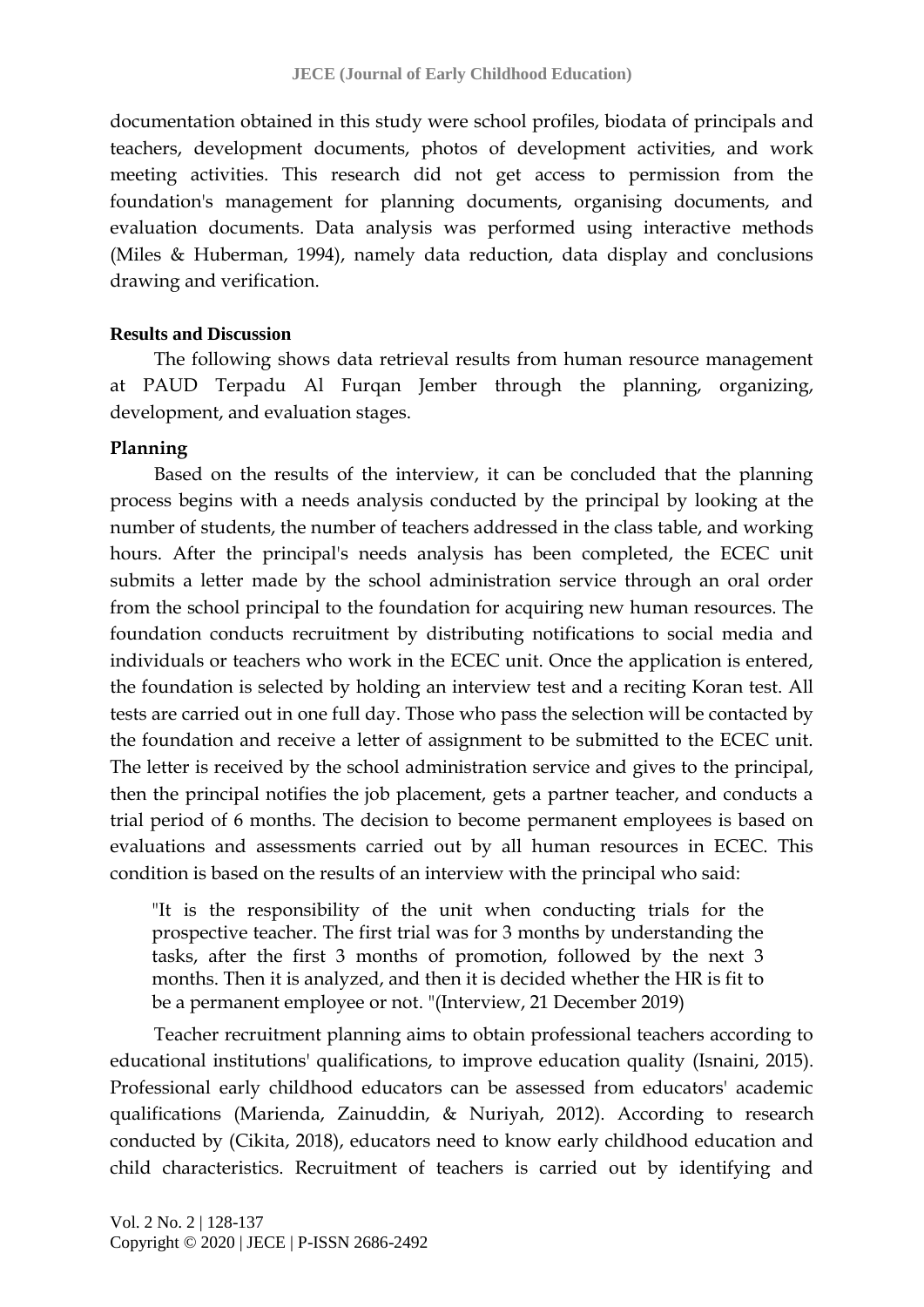analyzing needs in the school; then, the benefits of the planning process can be felt, and the goals of an institution can be achieved. PAUD Terpadu Al Furqan Jember conducts recruitment by looking at the results of analysis information related to the job specifications needed and the conditions given to new employees. This condition happened because there was no special team to carry out the planning process from the school itself. According to (Hasibuan, 2016) steps in planning include the use of information results from the analysis results that can help describe work.

# **Organizing**

Based on the interview results, it can be concluded that the organizing process in the PAUD Terpadu Al Furqan Jember is carried out by the school principal, assisted by the head of the unit and the respective coordinator. Organizing new teachers or internships is carried out by the coordinator, where the internship teacher is located. The internship teacher will receive a guide from a senior teacher during the trial period, and the senior teacher is tasked with informing the tasks that must be done and the rules in the classroom. The senior teacher is appointed directly by the principal. The senior teacher will report to the teacher coordinator regarding the internship teacher's performance during the first trial period, 3 months. After that, the coordinator reports to the principal about the performance, attitudes (Kanan, 2020).

Organizing for the school activity program is carried out by the curriculum coordinator, human resource coordinator, and student coordinator who receives direct orders from the school principal via oral in a coordination meeting which is held once a month and is usually done when there are essential things that need to be discussed and negotiated immediately. After the design of activities and themes for the new school year is completed, the results obtained are immediately reported to the principal, if the principal agrees, it will be communicated to the teacher and employees. Organizing school programs serve to direct and achieve goals through the available resources (Nur, Harun, & Ibrahim, 2016). For the selection of the head of the committee for the implementation of the activities, the principal will be appointed directly by seeing the abilities they have such as being responsible, being able to lead peers, being creative, being able to work together, and being willing to listen to and receive opinions or suggestions from others, and to have selfmotivation. According to their expertise and experience and not having double positions, educators' placement will improve an organization's performance (Suyatni, Suib, & Syukri, 2015).

For internship teacher who is still in the trial period, they cannot take a turn to become chairman of the committee, because schools do not know for sure their abilities or expertise, responsibility, and honesty. So, internship teachers only help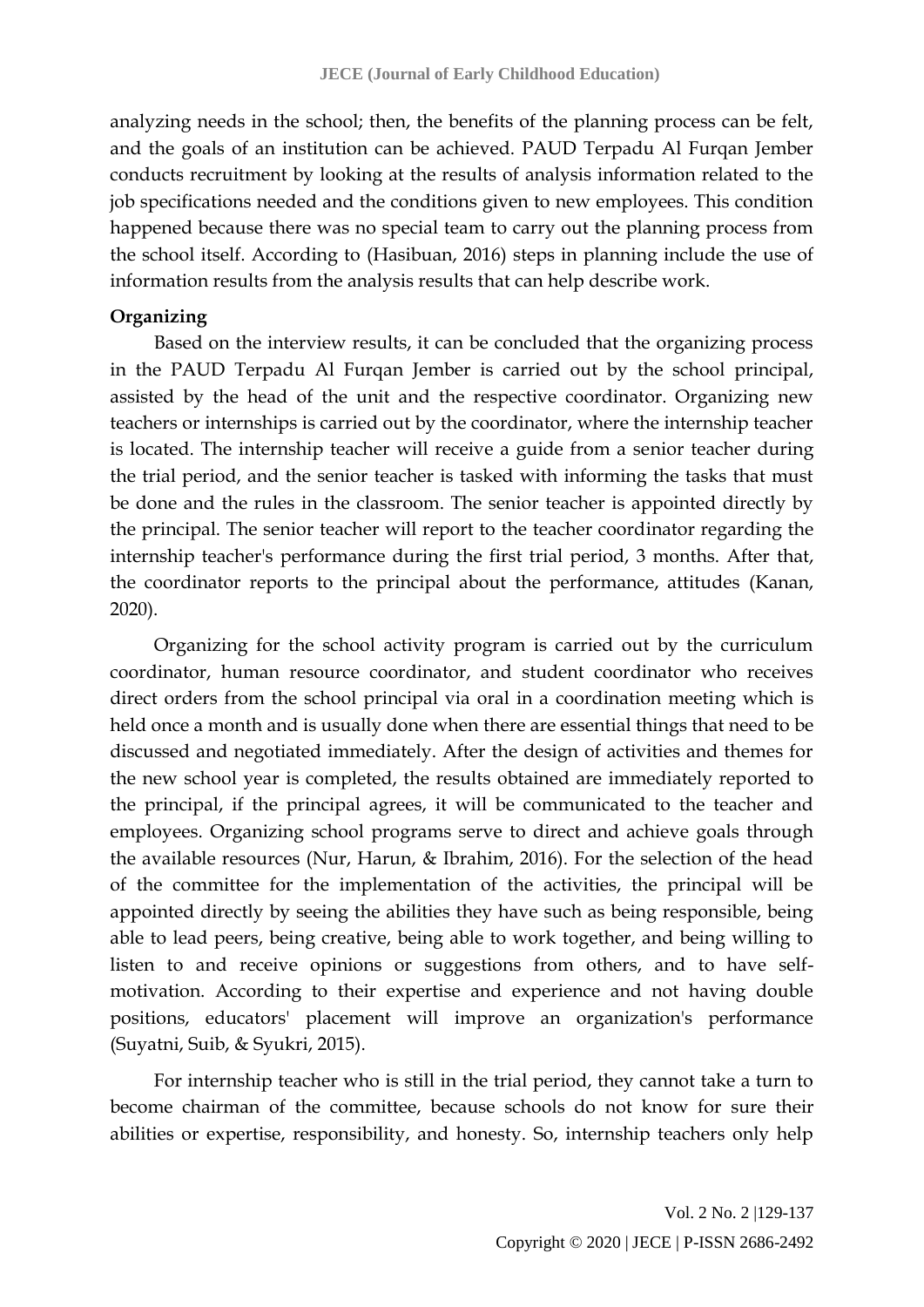prepare for needs, decorations, and timing of activities. This condition is concluded from the results of an interview with the principal who said,

" When organizing new staff or teaching staff, the principal will place his position following the needs analysis at the beginning of the planning. The school principal is also assisted by the head of the unit and their respective coordinators to provide supervision and knowledge of their school obligations. As well as being able to receive the same rights as employees or other educators, internship teachers or new teachers cannot be appointed or elected as committee chairman in activities scheduled by the school because they do not know how to behave honestly and responsibly. " (interviewed 21 December 2019)

According to (Ulfatin & Triwiyanto, 2016), organizing or empowerment must aim to make decisions in planning so that the program can be carried out correctly, obtain maximum results and have a sense of responsibility for the decisions made. PAUD Terpadu Al Furqan conducts organizing by the principal of all existing human resources and is assisted by the structural. This condition is following the results of research which state that the organization of learning programs is carried out by the agreement and arranged under the vision, mission, and needs of ECEC (Suyatni et al., 2015), and carried out following the tasks given in the organizational structure (Fitriani, 2015). Organizing is also carried out in three stages, starting with the principal's decision to give human resources with creative or innovative ideas so that schools provide good services to the community. The presence of a coordinator meeting evidence to discuss learning themes and activities that the school will implement in the next year. If seen directly by the principal, the second stage opens and permits all human resources to participate in development activities outside of school. This condition supports the research conducted by (Manda, 2016) who concluded that organizing is needed to improve skills in carrying out the tasks given. The third stage regarding the responsibilities and benefits of all former and current human resources is the same. However, for new human resources, it needs guidance and assistance to carry out their responsibilities properly, and new human resources or internship teachers cannot yet become committee heads in implementing school activities.

The conclusion is that the school has interpreted the meaning of organizing or empowering school programs to direct and achieve goals through available sources (Nur et al., 2016). This condition is evidenced by the plan for an activity program that will be carried out in the next year and the committee chairman's election based on the sense of responsibility they have and teachers' daily attitudes. Schools also place human resources following the teacher's field of expertise. Also, in selecting the head of the committee for the school activity program, the principal chooses objectively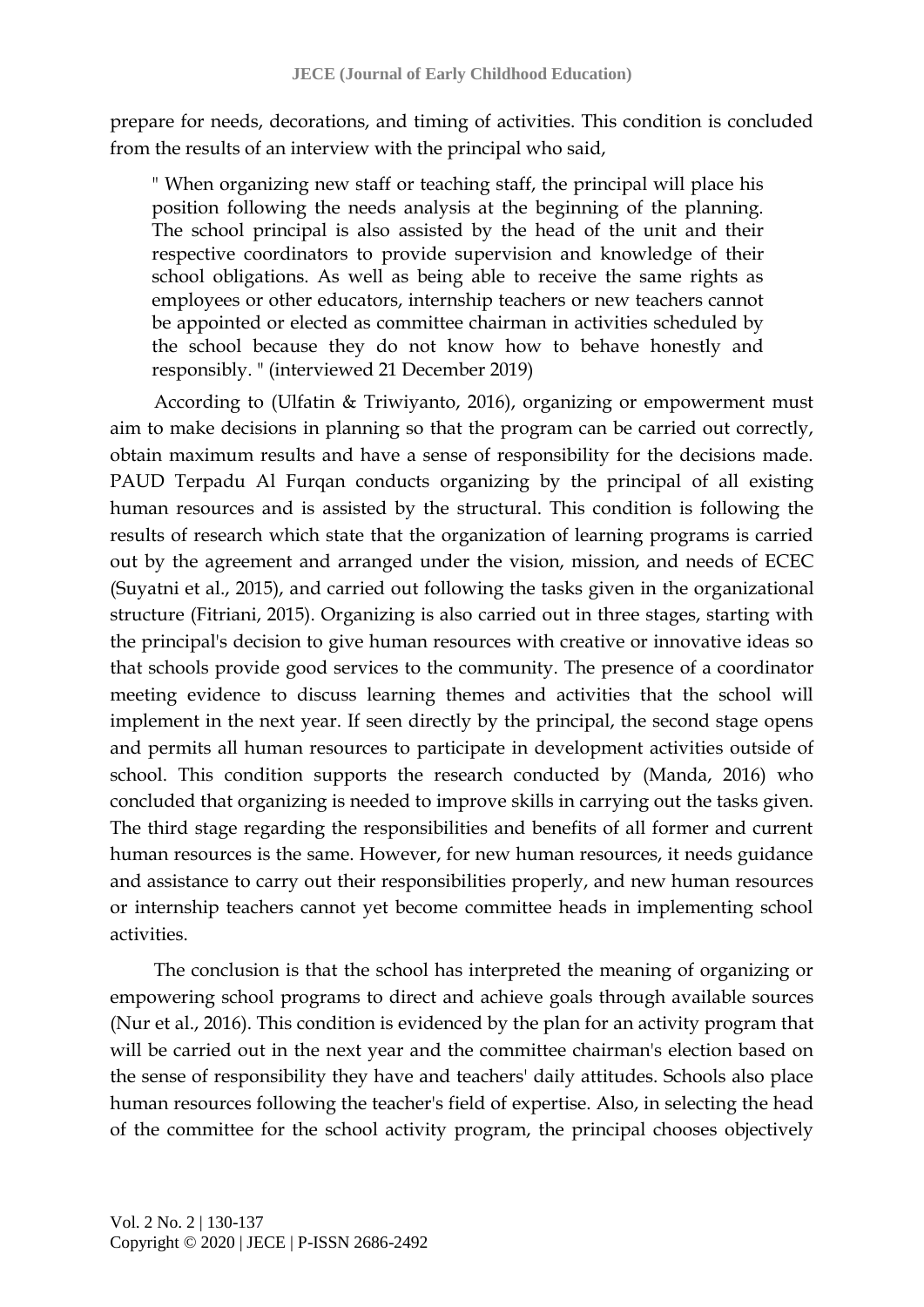according to the results of daily class assessments, communication with children and peers so that teachers who are truly capable and creative will be selected.

## **Development**

Based on the interviews' results regarding the development process, it can be concluded that the foundation and the school have programmed the human resource development process. Human resource development with the foundation is carried out once a month. The foundation's development was attended by all units ranging from Play Group, Kindergarten, Primary School, Secondary School, High School, and Vocational School. According to their school fields, foundation development activities with quality control are carried out by grouping teachers, for example, administration, classroom teachers, and class teachers. Each of them is a speaker about what will be discussed in developing quality from the small groups. The speakers are chairman of the foundation member board (Amalia & Martani, 2013).

The development program aims to gain knowledge and skills in ECEC learning so that educators can carry out learning activities in schools sekolah (Hayati, Pamungkas, & Syamsudin, 2015). There are models of development that exist in school, namely internal, external, and individual development. Internal development is usually more occasional, such as there will be supervision from the main office, Surabaya. External development, namely sending human resources to attend training, seminars, and workshops outside of school (Anwar, 2011). Human resources are also appointed directly by the principal based on needs, loyalty, and family permission. This condition is the same as the results of research conducted by (Sakban, Nurmal, & Ridwan, 2019) regarding school principals' policies that provide opportunities for teachers to take part in training organized by the government or other institutions. Individual development is carried out of their own will because they are not appointed by the school principal or sent by the school. This data is obtained from a part of interviews with the principal who said,

" There is a training and coaching program for teachers which is held once a week." (interview, 21 December 2019).

This compulsory training program applies to all teachers related to applied learning, for example, BCCT training and K13 curriculum training. Besides, there are training programs within or outside of school that is followed by appointed teachers according to school needs. This data is concluded from the results of the teacher interview as follows,

" There, at that time, BCCT training, curriculum training that was followed by all teachers. There is training that is only attended by a few teachers that are based on the teachers' needs, especially teachers who are structural." (Interview with teacher A on 9 December 2019)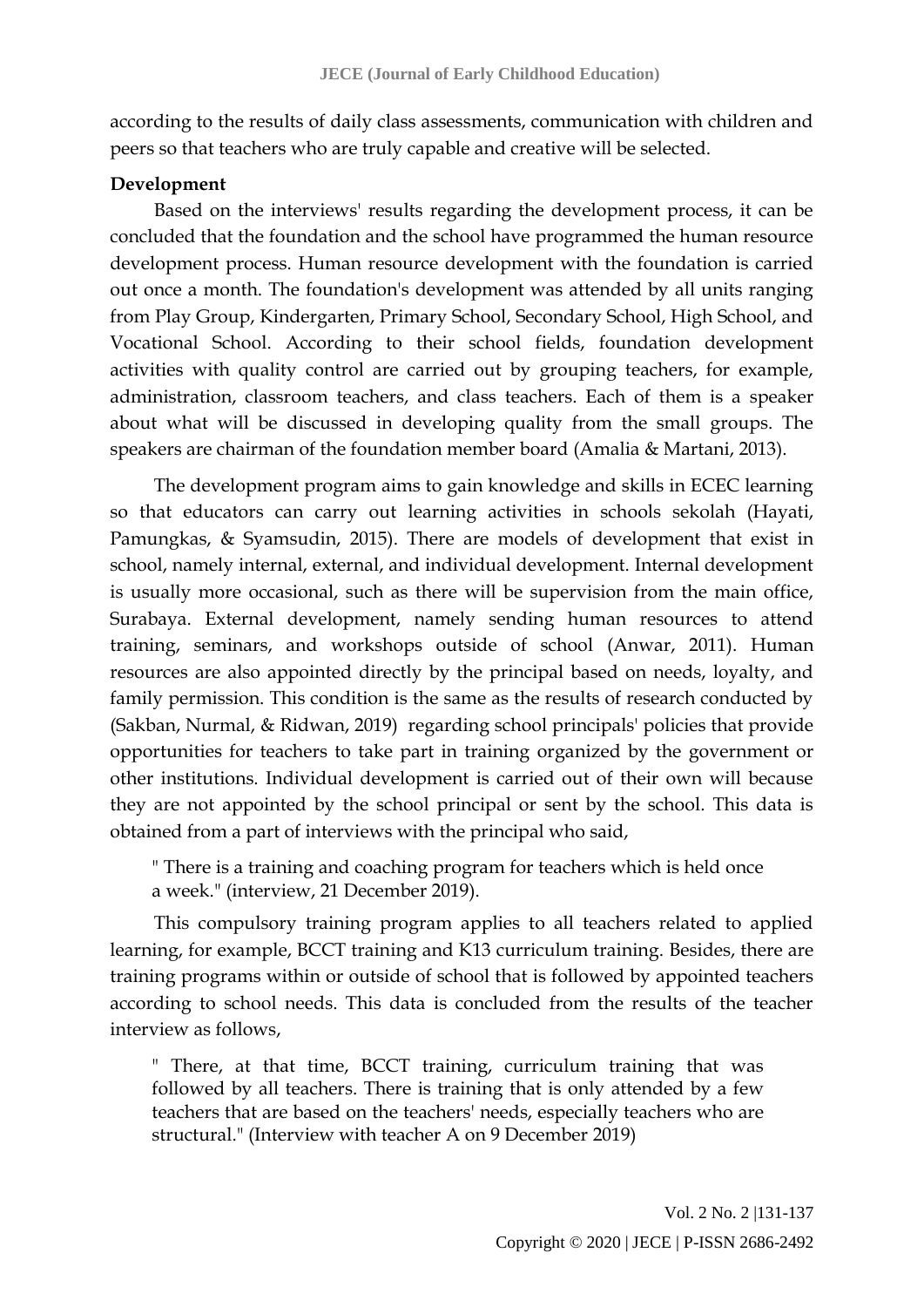" There, K13 curriculum training by inviting speakers from Al Falah. Quality development with participant coordinators." (Interview with teacher B on 11 December 2019)

In theory, human resource development, according to (Sutrisno, 2009) development is a way of helping institutions to prepare a quality workforce following the strategies that have been prepared. In PAUD Terpadu Al Furqan Jember has implemented human resource development following the theory, evidenced by the school's development schedule and implemented every Saturday. New HR or internship teachers and development are given to senior HR or permanent teachers. This condition follows the research conducted by (Abroza, 2015) that training must be carried out for all human resources available at the school. Because with the ECEC development and training program, it is hoped that educators will develop competence and understanding in the learning process in ECEC (Yulianti, 2019).

## **Evaluation**

Based on the interview results, it can be concluded that the school principal, peers, and parents carried out the evaluation process. Routine personal evaluation is carried out every Saturday after the completion of HR development activities. Peer evaluations are usually seen from their daily lives at school and by checking the paper, including teacher competence indicators. Peer assessments are conducted at the end of the semester, and 3 colleagues assess at least one teacher. The evaluation is carried out by the parents at the end of the semester using an application that has been provided by the school. Evaluation of school principals is carried out through supervision at the end of the semester. Due to many human resources, the principal school forms a special supervision team with one of its members taking from the curriculum coordinator oleh (Pranita, Kurniah, & Suprapti, 2018). One of the ways to improve the quality of schools is to supervise human resources in schools. In this study, the principal assessed or evaluated human resources' performance from the supervision team results and from the results of daily assessments such as discipline in coming to school. Supervision helps improve and enhance schools' learning processes related to improving communication and improving teachers' professional and personal (Nofpriyaldi & Rifma, 2016). The principal assessed the supervision team when the supervision team assessed all human resources. The supervision process is reflected, among others, in interviews with teachers as follows:

"From the supervision per semester, the teacher performance assessment from parents, then peers. Supervision is a team, not only the principal." (Interview with teacher B on 11 December 2020)

Apart from the routine evaluation, an annual evaluation is also carried out, which is part of the school year's annual work meeting. The evaluation is submitted by the HR coordinator, as illustrated in the observation note as follows: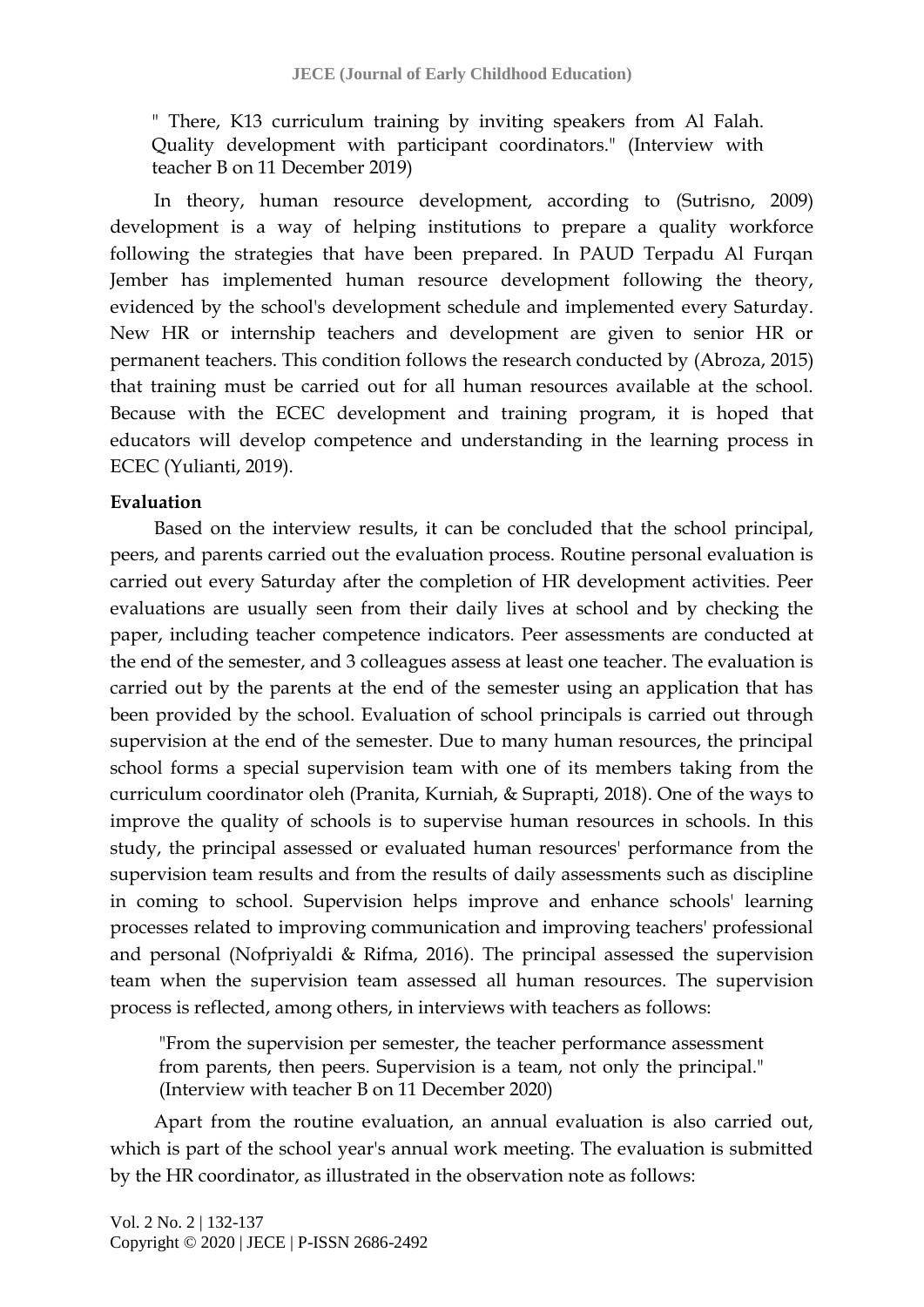… The first working meeting discussed the overall evaluation delivered by the HR coordinator and the activity coordinator. … This activity discusses all the results of each teacher's assessment regarding the performance for one year and what activities have been carried out well. "(Observation note of the meeting activity on December 16, 2019)

The follow-up model of the evaluation results is coaching from the principal assisted by the coordinator by calling the parties concerned to come to the principal's office to talk about performance and attitudes that need improvement. This condition follows the research conducted by (Iskandar, 2013), which states that the HR performance evaluation results are used as material to direct, guide, and further manage HR. Coaching is also carried out from the foundation, which is constructive criticism so that the coached teachers can improve their better performance and attitudes. Coaching from the foundation is the last alternative when the school's coaching does not respond accordingly and adequately. So the school principal will ask for help from the foundation by calling the section that handles HR so that coaching is carried out. After that, the foundation will give a letter to the teacher to come to the foundation office. All human resources will receive guidance from schools and foundations but have different points of emphasis. This data was obtained from the results of an interview with the principal who said,

""The evaluation is carried out in three ways: the principal, peers, and guardians of the students. Both principals and peers, both in terms of teacher performance and service, discipline, communication, and work ethic, become involved in the teacher's personality and professionalism. " (interviewed December 21, 2019)

In theory, according to (Rismawati dan Mattalata, 2018), evaluation is carried out systematically to find out whether teacher performance is following institutional standards or not. Finding from the research results of the PAUD Terpadu Al Furqan Jember, the evaluation has been carried out systematically; this is evidenced by the existence of duties or responsibilities given to teachers and all human resources to assess peers, the supervision team, and the existence of coaching. Given the evaluation results that have been obtained. Besides, the evaluation process has professional and bureaucratic goals (Ulfatin & Triwiyanto, 2016). The purpose of professional evaluation emphasizes employees' involvement in organizing professional standards to be assessed, and the objectives of bureaucratic evaluation emphasize design, implementation, and how to conduct the evaluation that is carried out. The overall evaluation objective is to determine and measure each activity program (Munthe, 2015). In PAUD Terpadu Al Furqan Jember carry out two evaluation objectives when viewed from the way the evaluation is carried out once a week on Saturdays and is included in the performance appraisal based on indicators that must be owned by professional teachers. Other researchers argue that teachers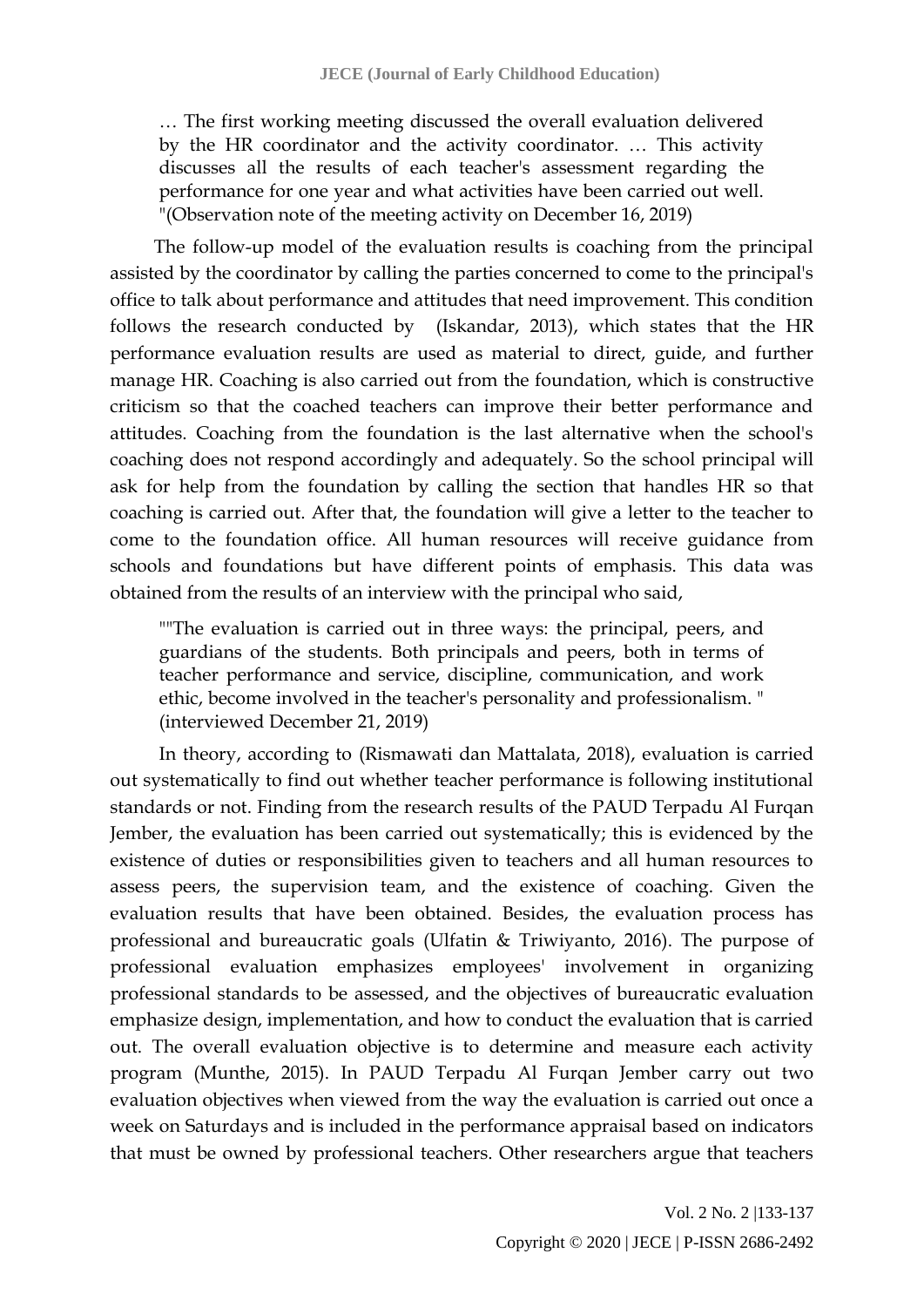or lecturers' professionalism can also be seen from the implementation of teaching, research, and community service (Sasono, 2014). So it can be concluded that the evaluation carried out in schools is nothing but to provide input or coaching so that teachers' competence and expertise can increase and develop properly. The school implements an evaluation at the end of the semester from the principal, peers, parents, and the school principal's supervision team.

This study's limitations are that the researchers have not had access to direct interviews with the foundation, the limited time for data collection is allowed by the school, do not obtain permission to attend meetings, and access school-owned HR management documents.

#### **Conclusion**

Human resource management for teaching staff at PAUD Terpadu Al Furqan Jember takes place to plan, organize, develop, and evaluate. In the implementation of the first stage, namely planning, the school has carried out a needs analysis process by the principal by looking at the number of students, the number of teachers addressed on the class table, and working hours. If there is a need for human resources, the school submits a letter to the foundation's recruitment process. The second stage is organizing, which is carried out by the school principal in supervising and giving orders for the preparation of activity programs and learning themes and coordinating the placement of human resources. Furthermore, the principal is assisted by the unit's head and their respective coordinators for organizing new teachers or internships. The internship teacher will receive a companion teacher during the trial period. The third stage is development carried out by schools and foundations. The development carried out by the foundation is carried out once a month, and the development carried out by the school is routine once a week on Saturdays. Development in schools is more focused on developing creativity and morals, while development at foundations is more focused on improving teacher competency skills and quality control. The last stage is evaluation, in which the school evaluates once a week after completion of development activities and at the end of each semester carried out by the school principal, peers, and guardians of students. The follow-up to the evaluation results is the guidance carried out by the foundation and the school. Coaching is carried out in the form of constructive criticism personally with the human resources concerned, then in the form of training attended by all existing human resources.

Human resource management at PAUD Terpadu Al Furqan Jember is carried out with the stages of planning, organizing, developing, and evaluating which schools should consider related to the critical priority time management and teacher workload be optimized. Schools can also hold training or workshops related to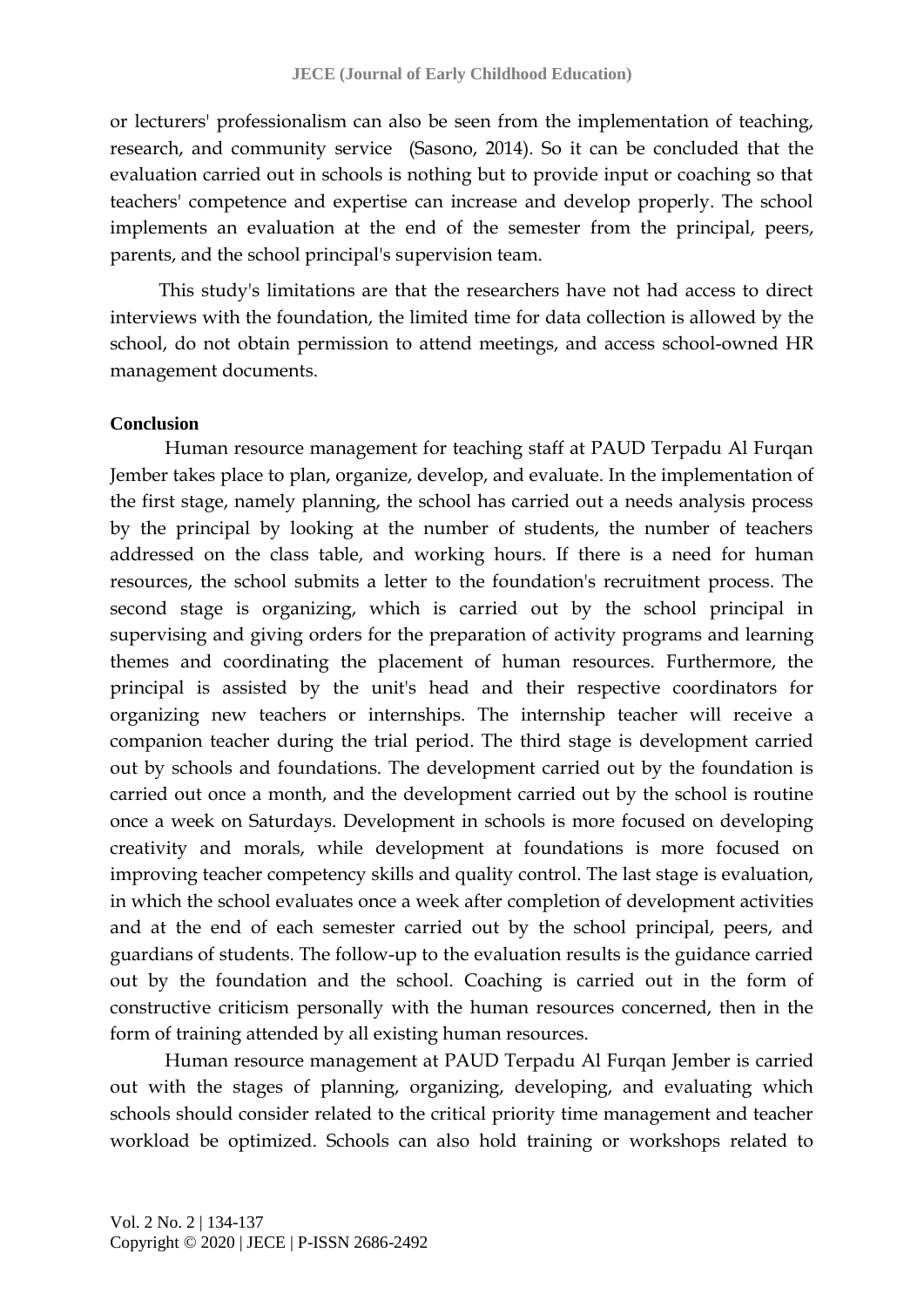effective and efficient time management methods to build motivation for educators' performance.

### **References**

- Abroza, A. (2015). *Strategi Pengembangan Sumber Daya Manusia Meningkatkan Keunggulan Kompetitif (Studi Kasus di Pondok Pesantren Hidayatullah Balikpapan)*. Universitas Islam Negeri Maulana Malik Ibrahim Malang.
- Amalia, M., & Martani, W. (2013). Pelatihan Penyusunan Program Pembelajaran Pendidikan Karakter Anak Usia Dini Pada Guru Tk. *HUMANITAS: Indonesian Psychological Journal*, *10*(2), 13. http://doi.org/10.26555/humanitas.v10i2.333
- Anwar, K. (2011). Jaminan Mutu dan Upaya Pengembangan Profesionalitas Guru Pada Abad Pengetahuan. *Nur El-Islam*, *2*(2), 88–105.
- Bachtiar, M. Y. (2016). Pendidik Dan Tenaga Kependidikan. *Jurnal Publikasi Pendidikan*, *6*(3), 196–202. http://doi.org/10.26858/publikan.v6i3.2275
- Cikita, N. P. (2018). Studi Kualifikasi Akademik Guru Taman Kanak-Kanak Sekecamatan Srandakan Kabupaten Bantul, 658–667.
- Fitriani, A. N. (2015). *Pengelolaan Program Pendidikan Anak Usia Dini (PAUD) Di Taman Penitipan Anak (TPA) Dharma Wanita Persatuan (DWP) Rumah Sakit Umum Pusat (RSUP) Dr. Sardjito Yogyakarta*. *Skripsi*. Universitas Negeri Yogyakarta.
- Hasibuan, M. S. P. (2016). *Manajemen sumber daya manusia edisi revisi*. Jakarta: PT Bumi Aksara.
- Hayati, N., Pamungkas, J., & Syamsudin, A. (2015). Pelatihan Pengelolaan Paud Di Padukuhan Sekitar Universitas Negeri Yogyakarta. *Jurnal Pendidikan Anak*, *4*(1), 548–556. http://doi.org/10.21831/jpa.v4i1.12343
- Hernawati. (2013). Proses Pembelajaran Anak Usia Dini Berorientasi Perkembangan (Studi Kasus di Kelompok Bermain Negeri Pembina Ciatrip dan Kelompok Bermain AL Biruni Cerdas Mulia Kota Bandung). *Jurnal Penelitian Pendidikan*, *16*(2), 110–118.
- Iskandar, U. (2013). Kepemimpinan Kepala Sekolah Dalam Peningkatan Kinerja Guru. *Jurnal Visi Ilmu Pendidikan*, *10*(1), 1018–1027. http://doi.org/10.26418/jvip.v10i1.2061
- Isnaini, R. L. (2015). Implementasi Rekrutmen Guru Disd Ta'Mirul Islam Surakarta (Kajian Manajemen Sumber Daya Manusia Di Sd Islam). *Jurnal Pendidikan Agama Islam*, *12*(1), 109–120. http://doi.org/10.14421/jpai.2015.121-08
- Kanan, S. L. (2020). Manajemen Tenaga Guru Di SMP Negeri 1 Lintang Kanan. *Jurnal Manajer Pendidikan*, *14*(1), 66–80.
- Khairi, H. (2018). Karakteristik Perkembangan Anak Usia Dini dari 0-6 Tahun. *Jurnal Warna*, *2*(2), 15–28.
- Khoirunnisa. (2018). Manajemen Sumber Daya Manusia (MSDM) Pada Lembaga Pendidikan. *An-Nuha*, *5*(2), 209–230.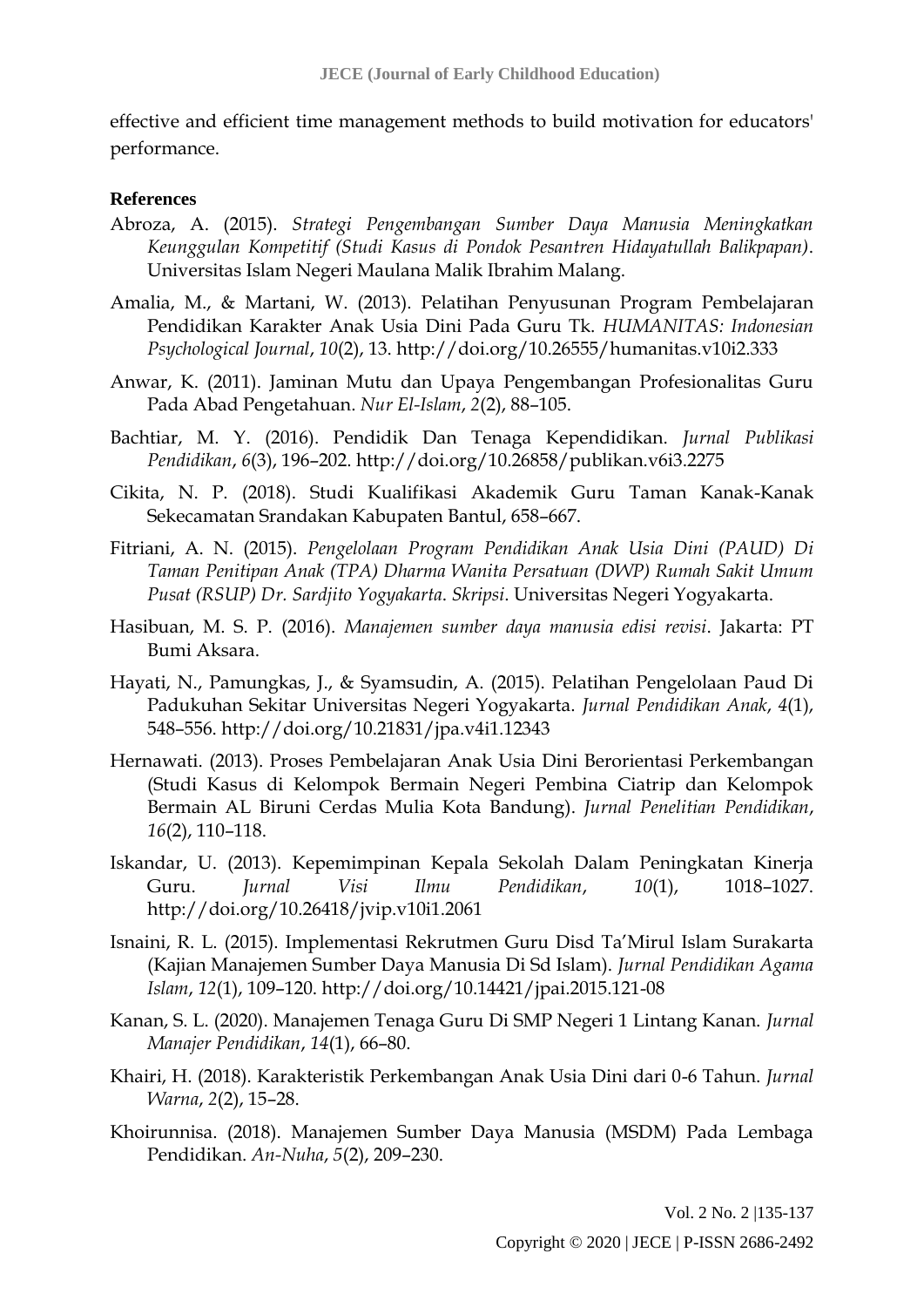- Maiza, Z., & Nurhafizah, N. (2019). Pengembangan Keprofesian Berkelanjutan dalam Meningkatkan Profesionalisme Guru Pendidikan Anak Usia Dini. *Jurnal Obsesi : Jurnal Pendidikan Anak Usia Dini*, *3*(2), 356. http://doi.org/10.31004/obsesi.v3i2.196
- Manda, M. (2016). Fungsi Pengorganisasian dan Evaluasi Peserta Didik. *Kelola: Journal of Islamic Education Management*, *1*(1), 89–101. http://doi.org/10.24256/kelola.v1i1.432
- Marienda, W., Zainuddin, M., & Nuriyah, E. (2012). Kompetensi Dan Profesionalisme Guru Pendidikan Anak Usia Dini. *Jurnal Visi Ilmu Pendidikan*, *1*(1), 147–156. http://doi.org/10.26418/jvip.v1i1.42
- Miles, M. B., & Huberman, M. a. (1994). Qualitative data analysis: An expanded sourcebook. *Evaluation and Program Planning*. http://doi.org/10.1016/0149- 7189(96)88232-2
- Mukminin, A., Habibi, A., Prasojo, L. D., & Yuliana, L. (2019). *Manajemen sumber daya manusia dalam pendidikan*. Yogyakarta: UNY Press.
- Munthe, A. P. (2015). PENTINGYA EVALUASI PROGRAM DI INSTITUSI PENDIDIKAN: Sebuah Pengantar, Pengertian, Tujuan dan Manfaat. *Scholaria : Jurnal Pendidikan Dan Kebudayaan*, *5*(2), 1. http://doi.org/10.24246/j.scholaria.2015.v5.i2.p1-14
- Nofpriyaldi, & Rifma. (2016). Persepsi Guru Tentang Proses Supervisi Kepala Sekolah di SMK N 1 Payakumbuh. *Jurnal Bahana Manajemen Pendidikan*, *8*(C), 3– 6.
- Nur, M., Harun, C. Z., & Ibrahim, S. (2016). Pendidikan Pada Sdn Dayah Guci Kabupaten Pidie. *Jurnal Administrasi Pendidikan*, *4*(1), 93–103.
- Pranita, U., Kurniah, N., & Suprapti, A. (2018). Supervisi Klinis Kepala Sekolah Pendidikan Anak Usia Dini Islam Terpadu Auladuna Kota Bengkulu. *Jurnal Ilmiah Potensia*, *3*(1), 54–65.
- Ridho, R., Markhamah;, & Darsinah. (2017). Pengelolaan Pembelajaran Paud. *Wacana Didaktika*, *5*(2), 189. http://doi.org/10.31102/wacanadidaktika.v5i02.63
- Rismawati dan Mattalata. (2018). *Evaluasi Kinerja : Penilaian Kinerja Atas Dasar Prestasi Kerja Berorientasi Kedepan*. Makassar: Celebes Media Perkasa.
- Rohmat. (2017). Manajemen Pendidikan Anak Usia Dini. *YINYANG: Jurnal Studi Islam, Gender Dan Anak*, *12*(2), 299–325. http://doi.org/10.24090/yinyang.v12i2.2017.pp299-325
- Sakban, Nurmal, I., & Ridwan, R. bin. (2019). Manajemen sumber daya manusia. *Alignment: Journal of Administration and Educational Management*, *2*(1), 2019. http://doi.org/10.22201/fq.18708404e.2004.3.66178
- Sasono, E. (2014). Manajemen sumber daya manusia perguruan tinggi; tantangan dan kebutuhan. *Jurnal STIE Semarang*, *6*(2), 64–76.
- Sujiono, Y. N., & Sujiono, B. (2012). *Konsep Dasar Pendidikan Anak Usia Dini*. Jakarta: PT Indeks.

Vol. 2 No. 2 | 136-137 Copyright © 2020 | JECE | P-ISSN 2686-2492